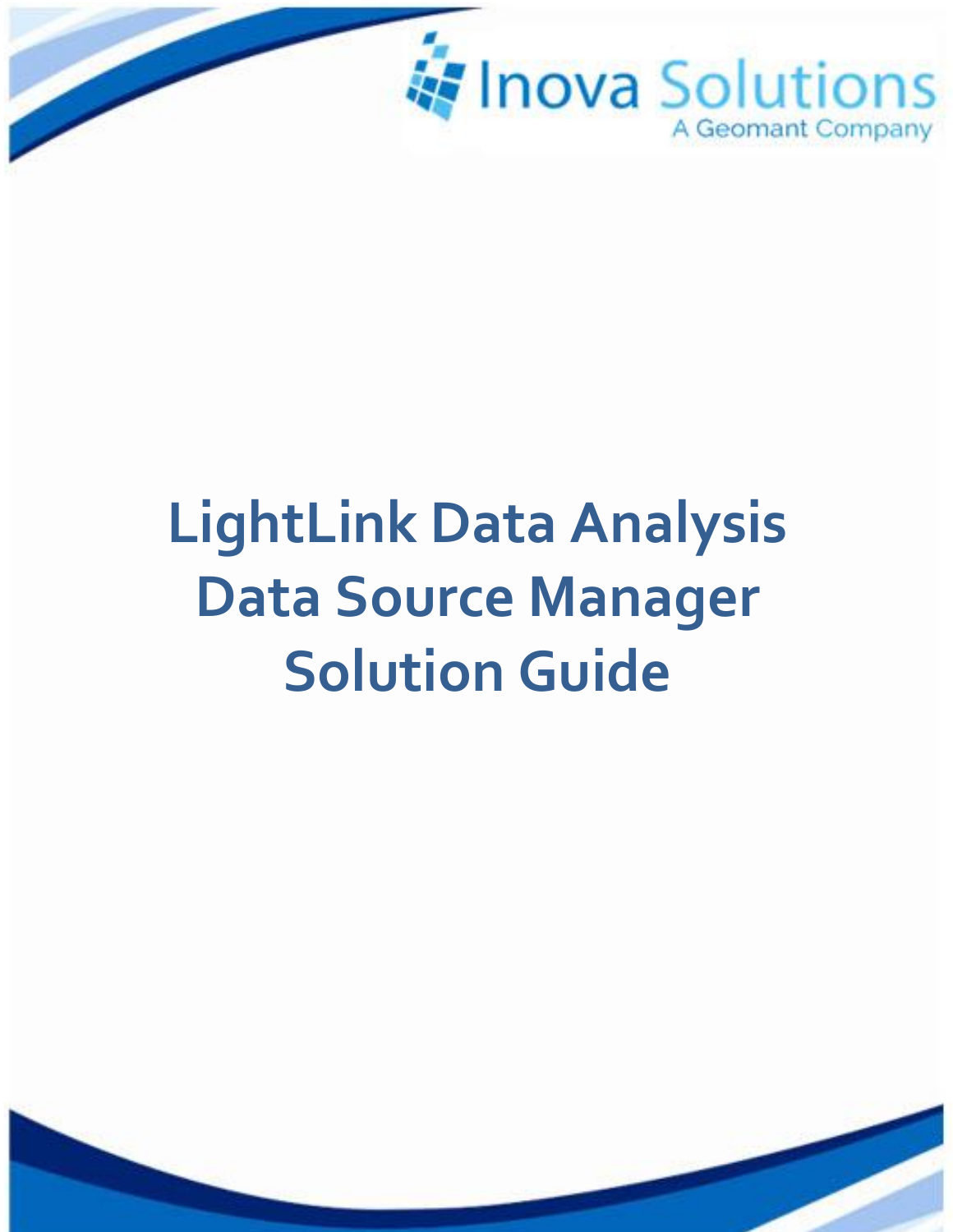

## LightLink Data Analysis Data Source Manager Solution Guide

January 30, 2015

#### NOTICE OF TRADEMARKS:

Inova LightLink and its components are trademarks of Inova Solutions.

While reasonable efforts have been taken in the preparation of this document to ensure its accuracy, Inova Solutions, Inc. assumes no liability resulting from any errors or omissions in this manual, or from the use of the information contained herein.

> © 2021 Inova Solutions, Inc., a Geomant Company 971 2nd ST S.E. Charlottesville, VA 22902 434.817.8000 [www.inovasolutions.com](http://www.inovasolutions.com/)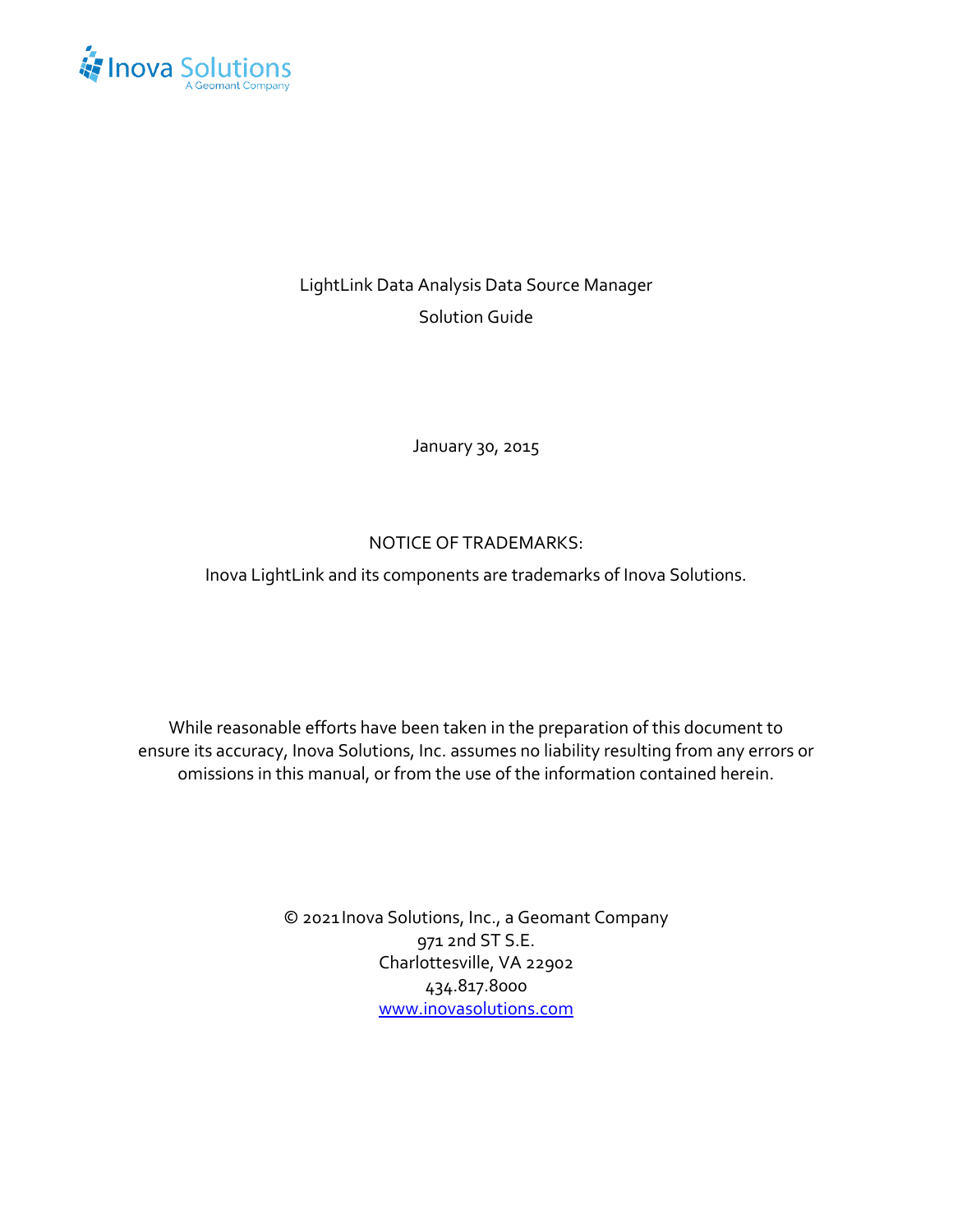

## **Table of Contents**

| $\mathbf{1}$ .   |        |  |
|------------------|--------|--|
|                  | 1.1.   |  |
|                  | 1.2.   |  |
| 2.               |        |  |
|                  | 2.1.   |  |
|                  | 2.2.   |  |
|                  | 2.3.   |  |
|                  | 2.4.   |  |
|                  | 2.4.1. |  |
| 2.4.2.           |        |  |
|                  | 2.4.3. |  |
| $\overline{3}$ . |        |  |
|                  | 3.1.   |  |
|                  | 3.2.   |  |
|                  | 3.3.   |  |
|                  | 3.4.   |  |
|                  | 3.5.   |  |
|                  | 3.6.   |  |
|                  | 3.7.   |  |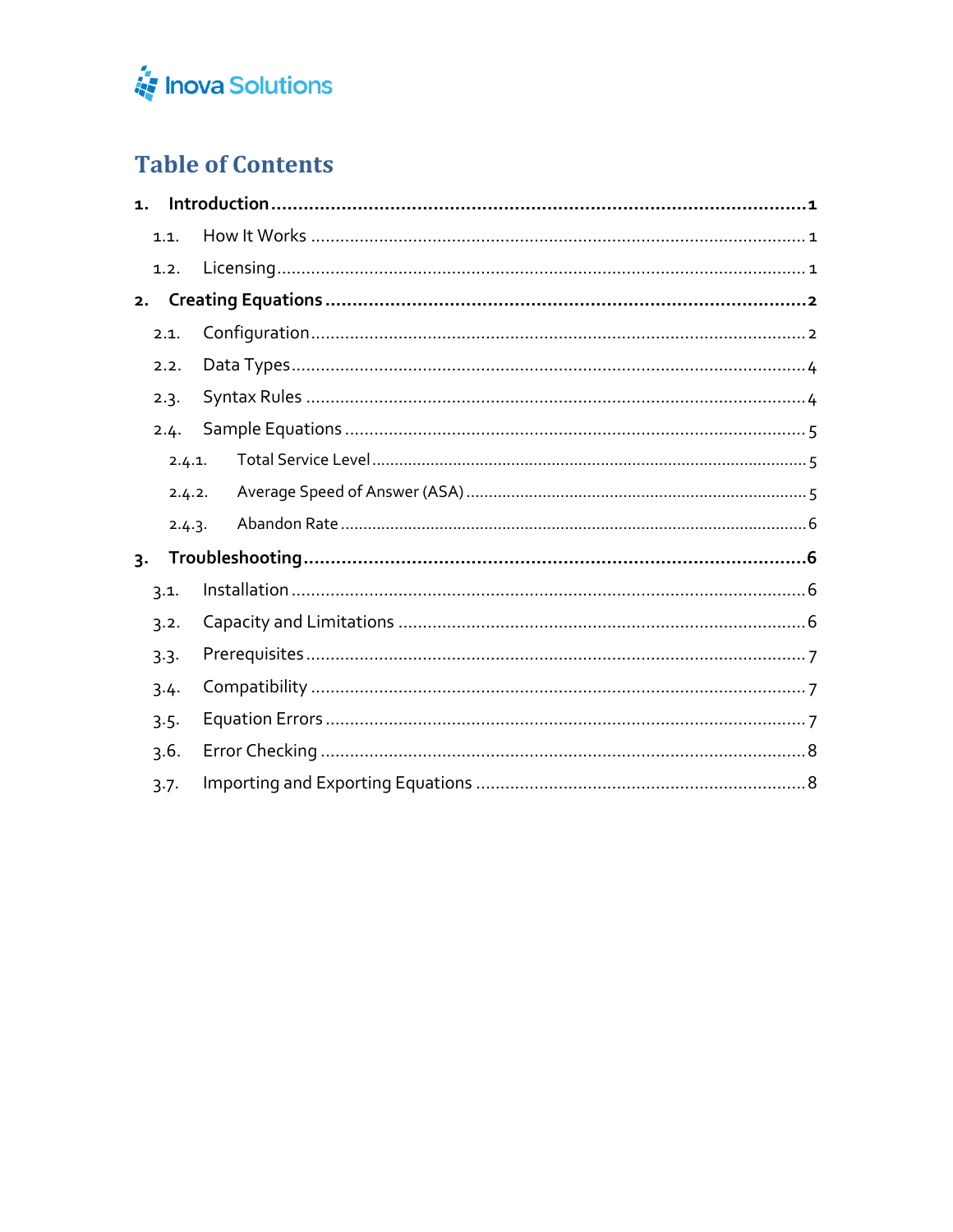

#### <span id="page-3-0"></span>**1. Introduction**

The LightLink® Data Analysis Data Source Manager (DADSM) provides a means to analyze, aggregate, and convert data types on LightLink data fields, and to then create new LightLink data fields with the results.

*For example, the DADSM can:*

- *Calculate a service level for specific queues across multiple switches, giving a high-level view of an organization's current activities.*
- *Create service levels for multiple different sets of data, providing a means for making comparisons within a suite of activities.*

The DADSM provides a way to perform sophisticated data analysis equations using arithmetic, comparison, and date-time operators, and to specify the desired data types of the equation results. The DADSM is configured as a data source in the LightLink system, with the capability to subscribe to data fields from any LightLink data source, use those data fields in its equations, and publish the results as new LightLink data fields.

#### <span id="page-3-1"></span>**1.1. How It Works**

The DADSM user interface works like a scientific calculator. The calculator can be used to enter equations using real time data fields from the ACD and other systems. Those equations compute new named metrics and re-compute automatically on an ongoing basis roughly every 1.5 seconds. You can use these new metrics in other calculations or anywhere else in LightLink that a data value may be used.

#### <span id="page-3-2"></span>**1.2. Licensing**

The DADSM is a licensed LightLink component.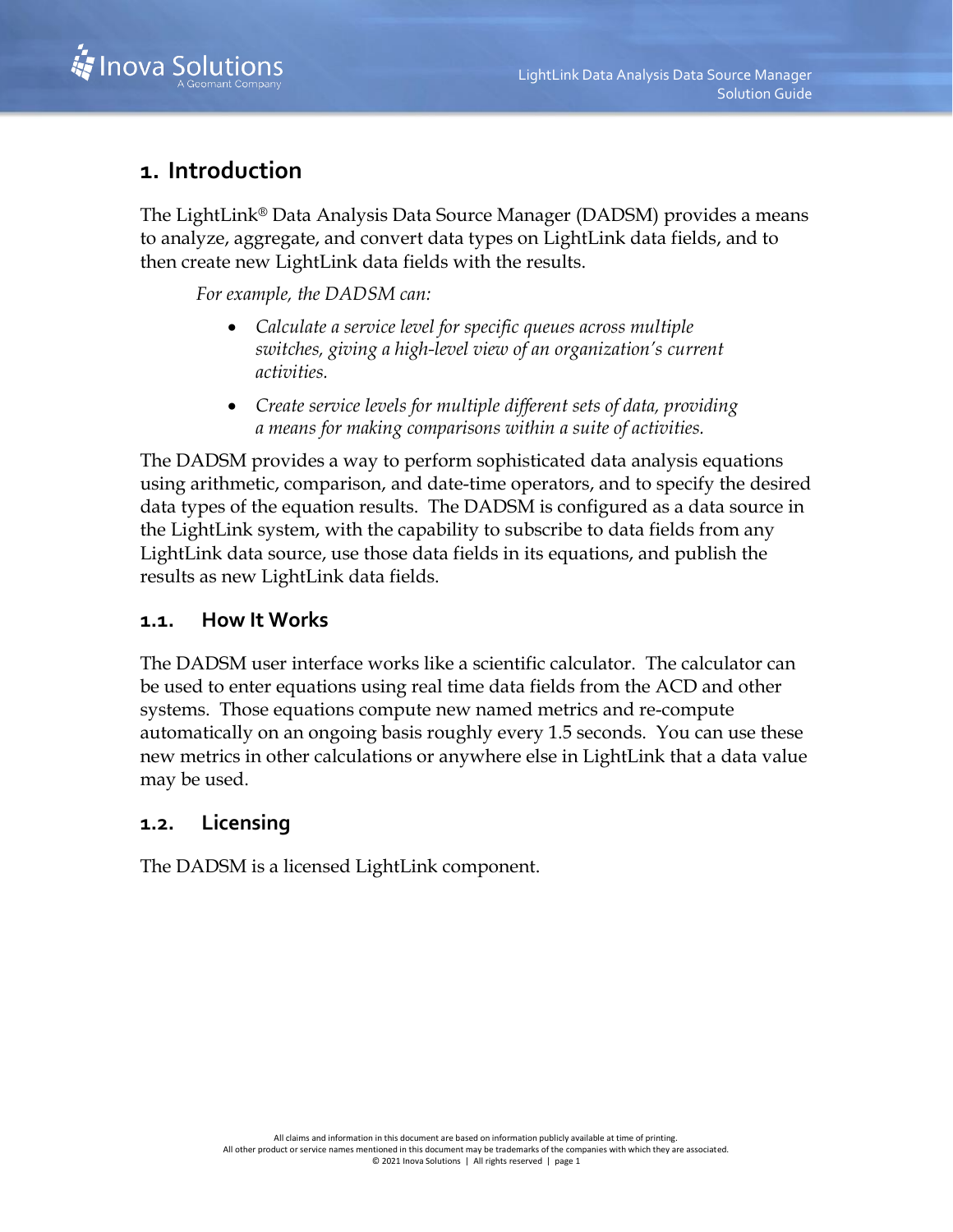

## <span id="page-4-0"></span>**2. Creating Equations**

#### <span id="page-4-1"></span>**2.1. Configuration**

Once you have the basic properties of the DADSM configured (see section [3.1\)](#page-8-2), you can then begin to create the equations. You can add, modify, and remove equations at any time after the DADSM is created.

*Note: Whenever you click OK on the DADSM properties dialog, the DADSM will mark all existing DADSM data fields offline for a moment while it reconfigures to use the latest property values.*

From the Data Analysis Data Source Properties dialog, select the *Equations* tab*.* On this tab, you have multiple options for manipulating equations through the icons at the top of the screen and in the context menu [\(Figure 1\)](#page-4-2):



*\*Use the Open and Save functions to import and export equations. Refer to Section [3.7](#page-10-1) for import / export details.*

**Figure 1**

<span id="page-4-2"></span>The *Equations* tab also offers you several ways to sort or filter the equations you have already created.

To create a new equation, you can copy and paste from an existing equation, and then modify it to create a new data value; or you can create a new equation from scratch:

- 1. Select the *New* icon or select *New* from the Context Menu.
- 2. Enter the name of your new equation and click *OK.*
- 3. The Data Field Expression dialog will open. Select the *More* button to view the options for creating an equation.
- 4. Using the buttons and fields at the bottom of the Data Field Expression dialog, you can create your desired equation: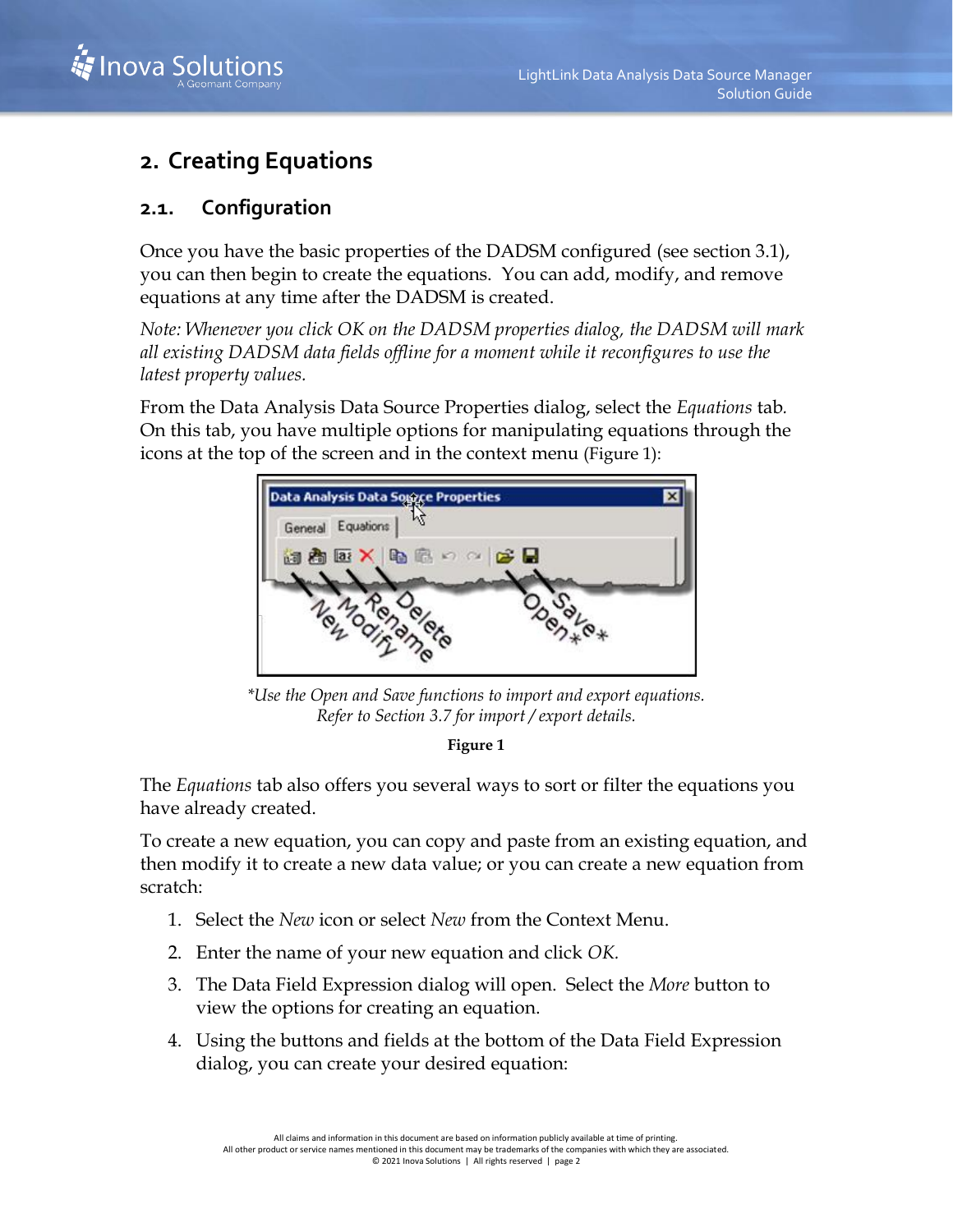- a. Data field selection To select data fields for your equation, use the Data Field tree at the top of the dialog. Double click on the specific data field to move it into the Expression field.
- b. Numeric keypad Numbers 0-9 and the decimal point. Numbers can be added to any equation wherever needed.
- c. Arithmetic operators Typical symbols that allow you to build mathematical equations.
- d. Other functions Available through the drop down tab in the dialog, these functions add additional computation features.

| Function                       | Purpose                                                                    | Usage                        |  |
|--------------------------------|----------------------------------------------------------------------------|------------------------------|--|
| <b>AVERAGE</b>                 | Returns the average of a series of<br>numbers.                             | AVERAGE (Num1, Num2, Num3,)  |  |
| <b>BEGINS</b>                  | Returns true if the specified string<br>begins with the provided substring | BEGINS (string, substring)   |  |
| <b>BLANK</b>                   | Returns true if the specified string<br>is empty                           | <b>BLANK</b> (string)        |  |
| <b>CONTAINS</b>                | Returns true if the specified string<br>contains the provided substring    | CONTAINS (string, substring) |  |
| <b>DAY</b>                     | Returns the day, given a date<br>value.                                    | DAY (date)                   |  |
| <b>HOURS</b>                   | Returns the hours, given a time<br>value.                                  | HOURS (time)                 |  |
| <b>MAX</b>                     | Returns the Maximum value from<br>a series of numbers.                     | MAX (Num1, Num2, Num3,)      |  |
| <b>MIN</b>                     | Returns the Minimum value from a<br>series of numbers.                     | MIN (Num1, Num2, Num3,)      |  |
| <b>MINUTES</b>                 | Returns the minutes, given a time<br>value.                                | MINUTES (time)               |  |
| <b>MONTH</b>                   | Returns the month, given a date<br>value.                                  | MONTH (date)                 |  |
| <b>SECONDS</b>                 | Returns the seconds, given a time<br>value.                                | SECONDS (time)               |  |
| <b>TOTAL</b><br><b>SECONDS</b> | Returns the given time in total<br>seconds.                                | TOTAL SECONDS (time)         |  |
| <b>YEAR</b>                    | Returns the year given a date<br>value.                                    | YEAR (date)                  |  |

#### **Table 1 – DADSM Functions**

5. Once you have completed your equation, click the *Check* button to check syntax. If there are errors, your cursor will jump to the general problem area.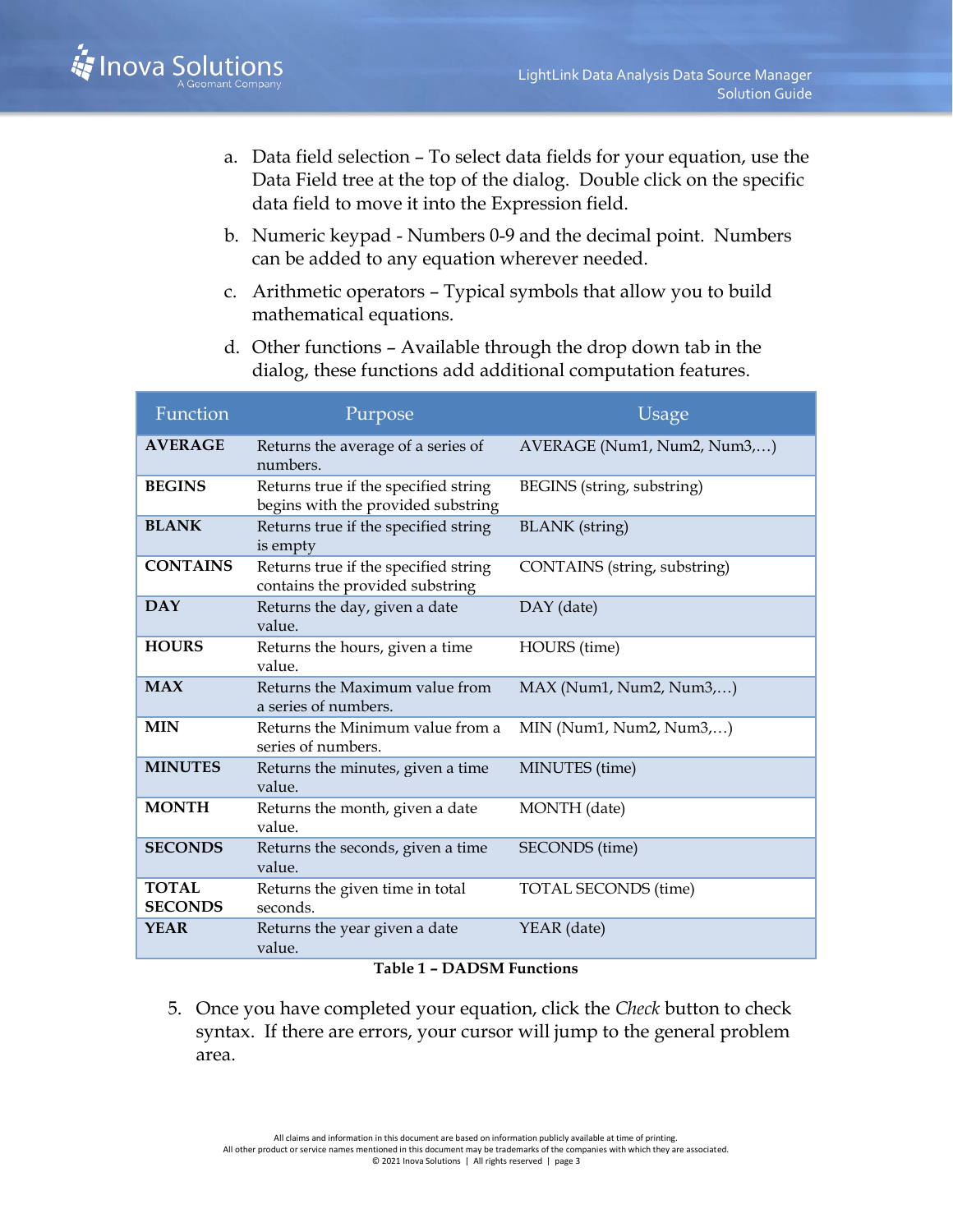Make changes as necessary to correct the syntax. Refer to *Section [3.6-](#page-10-0) [Error](#page-10-0)  [Checking](#page-10-0)* for more information about correcting equation errors.

6. You can then save the equation by clicking *OK.*

*Note that you can also use the* Save *button to save the equation in the Saved Expression portion of the Data Field panel at the top of the dialog. This can be useful when creating multiple equations with very similar features.*

#### <span id="page-6-0"></span>**2.2. Data Types**

You can specify the data type for the data field created by each equation. If the data type is left at "Default", the data type will be set to Double for numeric results, Boolean for text results that map to Boolean values (such as T or F, True or False), and String data type for other values.

*Note that the data type resulting from a default setting will not depend on the data type(s) of the input data, but rather only on the value of the result.* Best practice is to set the data type for the result of each equation. You can do so after creating the equation on the Equations tab of the DADSM Properties dialog.

Once you have created your equations and have set their data types, click *OK* on the DADSM properties dialog. The DADSM will automatically begin processing. You will only be required to manually log in if you selected to logout of the data source manually.

#### <span id="page-6-1"></span>**2.3. Syntax Rules**

Data Field Expressions are equations that are composed of elements, operators, and functions using standard algebraic notation and precedence. Refer to [Table](#page-6-2)  [2](#page-6-2) for examples of how elements will be interpreted by the Data Field Expression dialog.

<span id="page-6-2"></span>

| <b>Sample Element</b> | Interpretation                               |  |
|-----------------------|----------------------------------------------|--|
| 542                   | INT32                                        |  |
| 7654000               | INT32                                        |  |
| 2.5                   | <b>DOUBLE</b>                                |  |
| "Rabbit"              | <b>STRING</b>                                |  |
| "5:00:00"             | TIME or STRING, depending on context         |  |
| "9/22/02 3:15:00 AM"  | DATETIME or STRING, depending on context     |  |
| [Calls Waiting]       | The name of the data field for Calls Waiting |  |
| true                  | <b>BOOLEAN</b>                               |  |
| false                 | <b>BOOLEAN</b>                               |  |

| DІ<br>ш |  |
|---------|--|
|---------|--|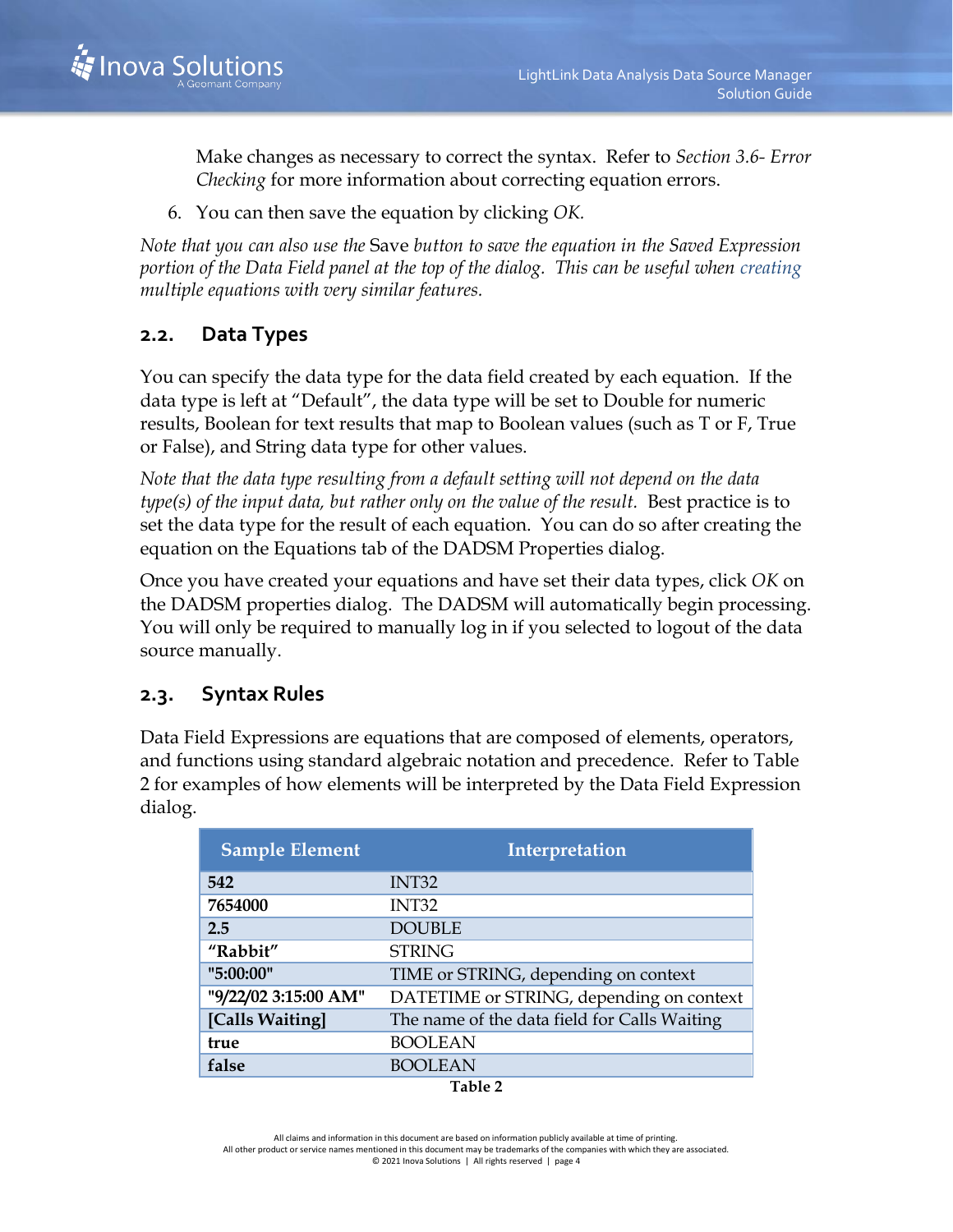When composing an equation:

- Quoted strings are interpreted as TIME or DATETIME when used with an operator or function that requires one of these types.
- TIME can represent either a time of day or a quantity of time. Therefore "5:00:00" could mean "five hours" or it could mean "five o'clock AM." The interpretation depends on the operator or function with which it is used.
- A data field name in an equation must match a data field that is already defined in the system. An equation can refer to data fields created by other equations, but those other equations must be processed by the Data Analsys DSM before the resulting data fields can used in another equation.

#### <span id="page-7-0"></span>**2.4. Sample Equations**

Below are some sample data field equations:

#### <span id="page-7-1"></span>2.4.1. Total Service Level

```
((([Application:TECH:Total Calls Answered] + 
[Application:TECH:Total Calls Abandoned]) -
([Application:TECH:Calls Answered After Thresh] + 
[Application:TECH:Calls Abandoned After Thresh])) / 
([Application:TECH:Total Calls Answered] + 
[Application:TECH:Total Calls Abandoned])) * 100
```
#### <span id="page-7-2"></span>2.4.2. Average Speed of Answer (ASA)

```
(Calls Answered Skillset Delay / (total calls answered + 
.001)) + 0.5
```
This equation contains a term in the denominator (0.001) to make sure that the equation will compute to zero when the center opens and total calls answered is zero; this avoids a divide by zero, which would show an asterisk in the result.

The equation also contains a term added to the result (0.5) which requires some explanation. As described above, each equation has a resulting data field type such as integer for whole number value or floating point for a value with a decimal portion. In computer terms these types are INT32 or Double. If the result of an equation is set to the INT32 type so only whole number values are displayed, then the decimal portion of the result is truncated so that a value of 3.2 or 3.8 would become 3. The 0.5 term is added to the result so that this truncation is actually a round up/round down to the nearest integer; therefore,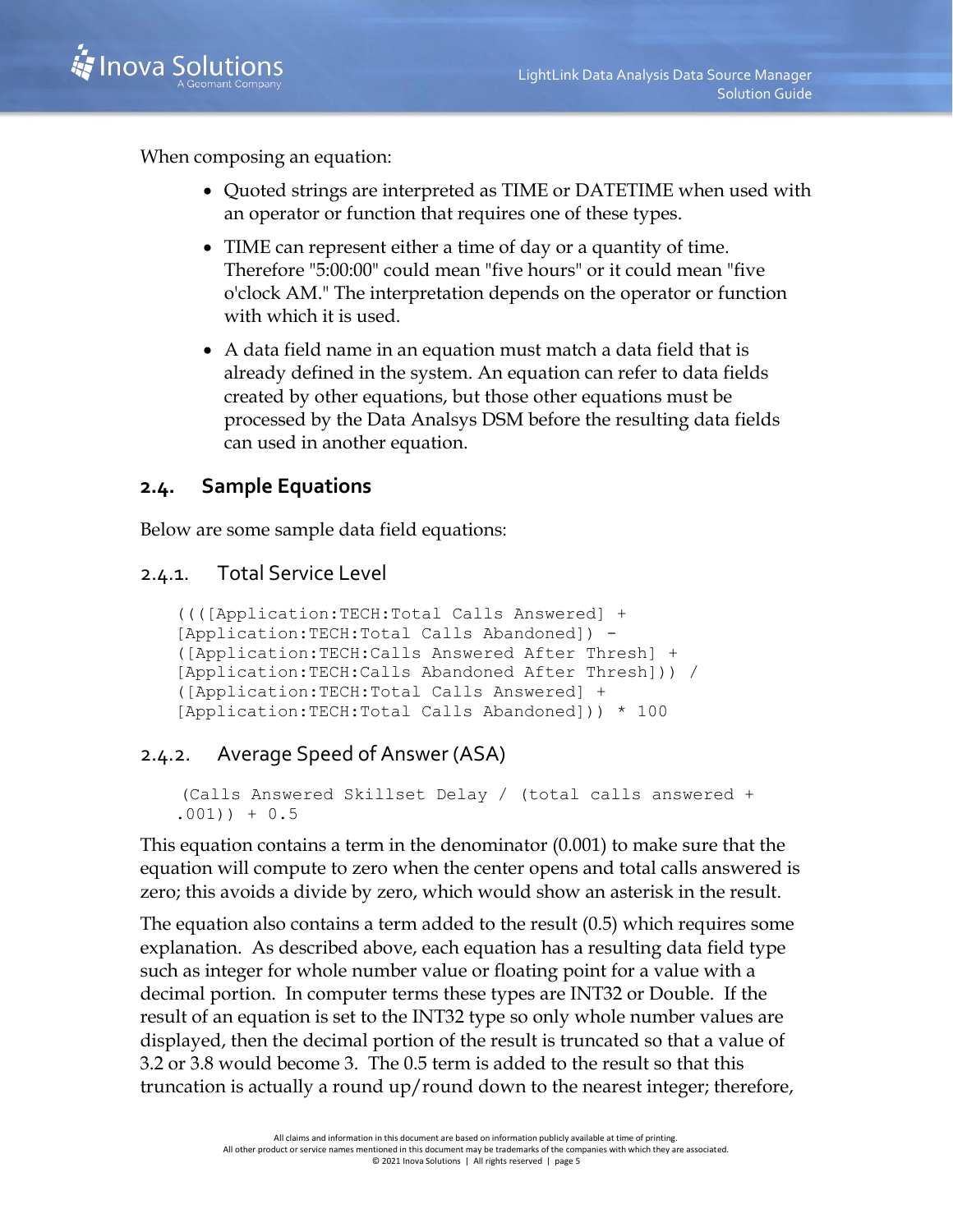

the value of 3.2 becomes 3.7, which truncates to an integer value of 3. A value of 3.8 becomes 4.3, which truncates to an integer value of 4.

#### 2.4.3. Abandon Rate

<span id="page-8-0"></span>(Calls Abandoned / Calls Offered + .001) \* 100

Many ACD systems return a number of abandoned calls, but do not compute a percentage. This equation is used to compute the percentage for use in LightLink either for display purposes or to trigger threshold events.

### <span id="page-8-1"></span>**3. Troubleshooting**

#### <span id="page-8-2"></span>**3.1. Installation**

Follow the steps below to install the DADSM:

- 1. In Administrator right click on *Input Manager*.
- 2. From the context menu, select *New Data Source Connection*.
- 3. From the New Data Source dialog, select *LightLink Data Analysis.*
- 4. Select *OK.*
- 5. The *Data Analysis Data Source Properties* dialog appears, with the following fields:
	- **Name** This is the name of the connection. The default is LightLink Data Analysis
	- **Server ID** This is the ID number of the Server (not editable)
	- **Preferred ID** This is ID number of the Input Manager channel (the default value is usually sufficient)
	- **Remote Host** This is the name of the host PC on which the Input Manager for this connection resides.

#### <span id="page-8-3"></span>**3.2. Capacity and Limitations**

The DADSM subscribes to any data fields you reference in the data analysis equations you create. The DADSM evaluates the equations using the current values of the data fields and publishes the result in the data field for use within the entire LightLink system.

The DADSM runs on a timer, with the evaluation period set to 1.5 seconds; every 1.5 seconds it will reevaluate all the DADSM equations.

LightLink allows only one Data Analysis Data Source per Input Manager.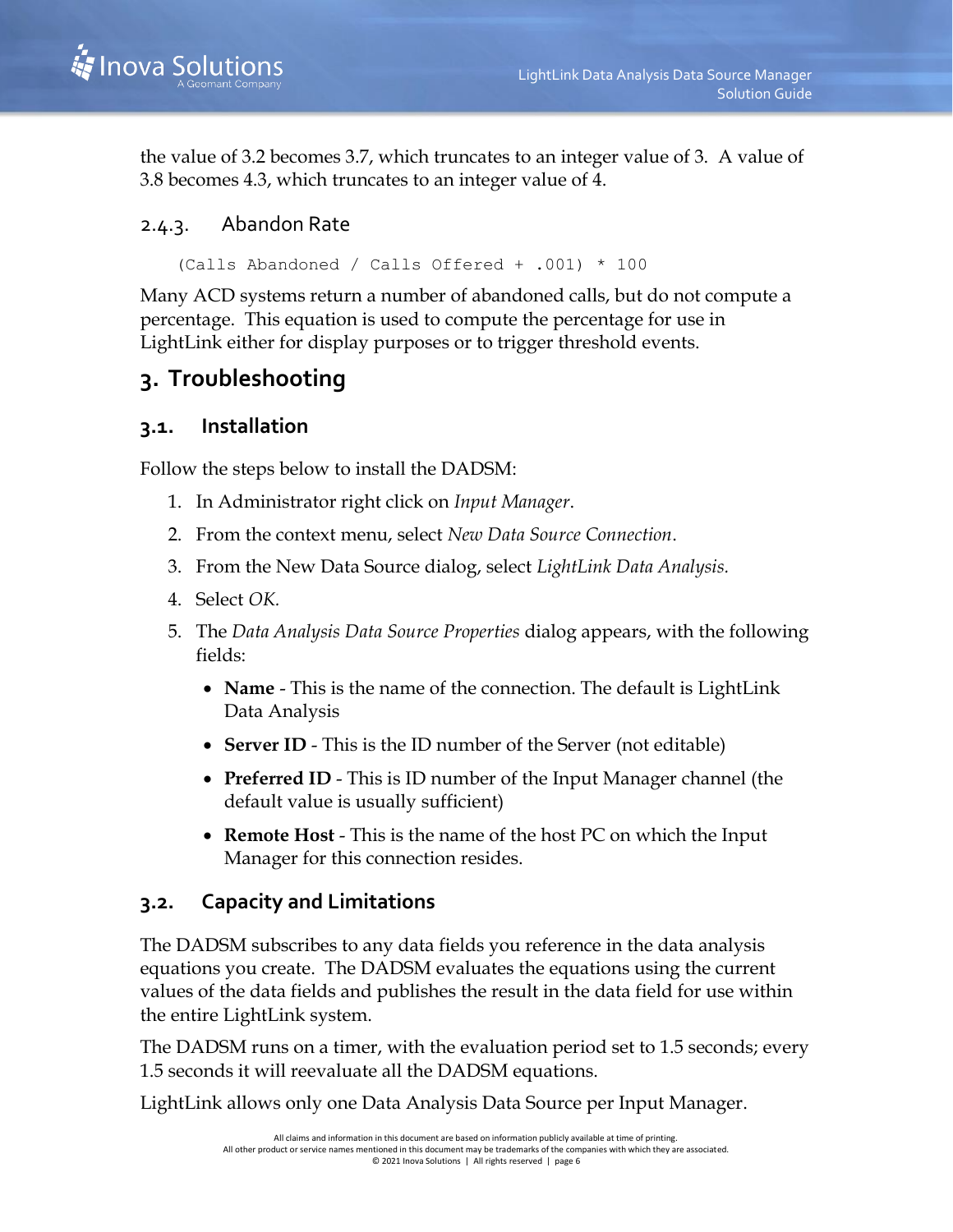#### <span id="page-9-0"></span>**3.3. Prerequisites**

Data Sources from which data is to be captured must be correctly configured, logged in, and running when the Data Analysis Data Source is activated; otherwise the DADSM doesn't have the source data to work with and resulting data fields will be marked offline.

The LightLink Middleware must be installed.

#### <span id="page-9-1"></span>**3.4. Compatibility**

With Release 5.8.280, some DADSM functions available in previous releases have been removed. If upgrading from a previous release, you may need to confirm correct operation of equations developed in that previous release. This version supports the time-date functions, some string functions, and the AVG, MIN, and MAX functions, as well as all the logical functions available in the Data Field Expression dialog (see section [2.1](#page-4-1) for details).

#### <span id="page-9-2"></span>**3.5. Equation Errors**

It is possible to construct mathematical equations that will not evaluate correctly, such as when there are data values the equation doesn't expect or when input data fields are themselves offline. This causes no problems within the LightLink system because LightLink provides a data field status indication, but such a status may be visible operationally.

If an equation cannot be evaluated, the resulting data field is set to an offline state. Any part of LightLink, including another DADSM equation, will be aware of that offline status and will process the data field accordingly. This means that an output device, such as a wallboard or marquee desktop application or an XML output file, will recognize that offline status and show the data field value with asterisks. When the equation can be evaluated again, the equation is set to an online state and the appropriate mathematical result is published. This sequence might occur if the denominator of a fraction temporarily evaluates to zero. Because any value divided by zero is mathematically undefined, the equation cannot be evaluated until the data in the denominator takes on a different value.

Referring to the example in [Figure 2,](#page-10-2) this equation uses Total Calls Answered in the denominator of an equation, say to compute a percentage of some sort of call. In this case, when the center first opens in the morning and there are no calls, the equation will fail to evaluate and will use to asterisks to indicate a problem. The divide by zero error presents no problem to system operation; *the asterisks can be avoided by adding a small number to the denominator as shown*.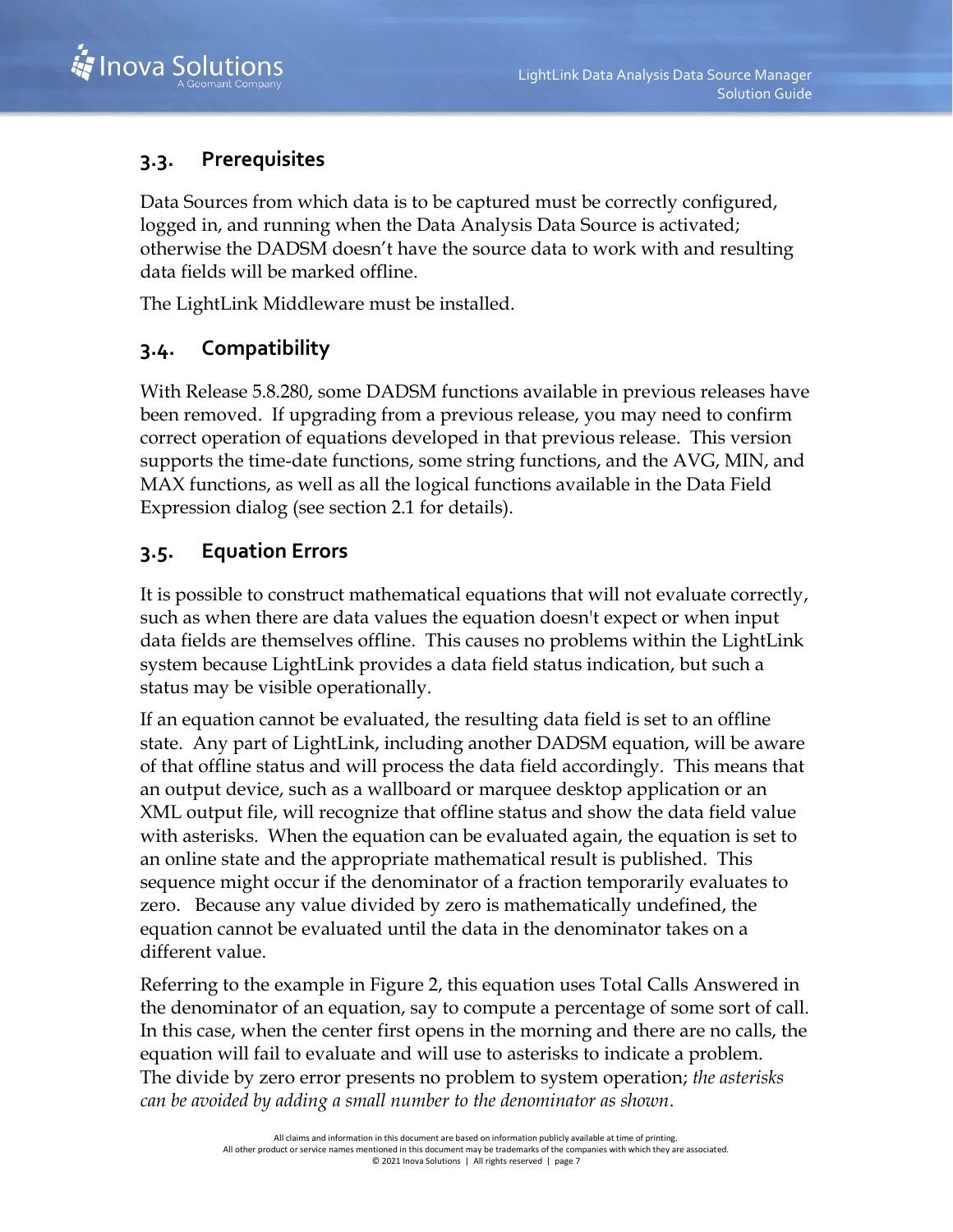| ([some calls] / Total Calls Answered) * 100           | This equation will show<br>asterisks when the center first<br>opens in the morning.                       |
|-------------------------------------------------------|-----------------------------------------------------------------------------------------------------------|
| $([some calls]/ (TotalCalls Answered + 0.001)) * 100$ | This equation will show 0<br>when the center first opens in<br>the morning if the numerator<br>is also 0. |

**Figure 2**

#### <span id="page-10-2"></span><span id="page-10-0"></span>**3.6. Error Checking**

The DADSM has support for detecting and reporting on syntax errors. This includes errors such as the data type of the value being passed in is incorrect for the function in which it is being applied.

If the DADSM evaluates an equation that results in an invalid number (such as a divide by zero), it will mark the resulting data field offline and create a corresponding log entry in the DADSM log. *Note that the equation will continue to evaluate, and when the error condition no longer occurs, the resulting data field will go back online and show the proper value automatically.*

If a source data field within an equation is not available at the time of evaluating a DADSM equation, the resulting data field is marked offline and a log entry to that effect is written to the DADSM log.

#### <span id="page-10-1"></span>**3.7. Importing and Exporting Equations**

The DADSM provides a capability for exporting and importing equations, which is useful as a backup or for transferring to another DADSM instance.

*Note that the DADSM import removes any already existing equations and replaces them with the equations specified by the import.*

When performing a DADSM equations import, you can import equations that specify data fields that do not yet exist. For example, you can have two equations where the second equation refers to the data field created by the first. However, this also means that there is no way to validate the data field names in the imported equations, so if there is a typo in the equation, the DADSM will not be able to figure that out. If that condition exists, the data field for such an equation will never be created.

*Note that you can import equations incrementally to DADSM with the following steps:*

1. Export the currently configured equations.